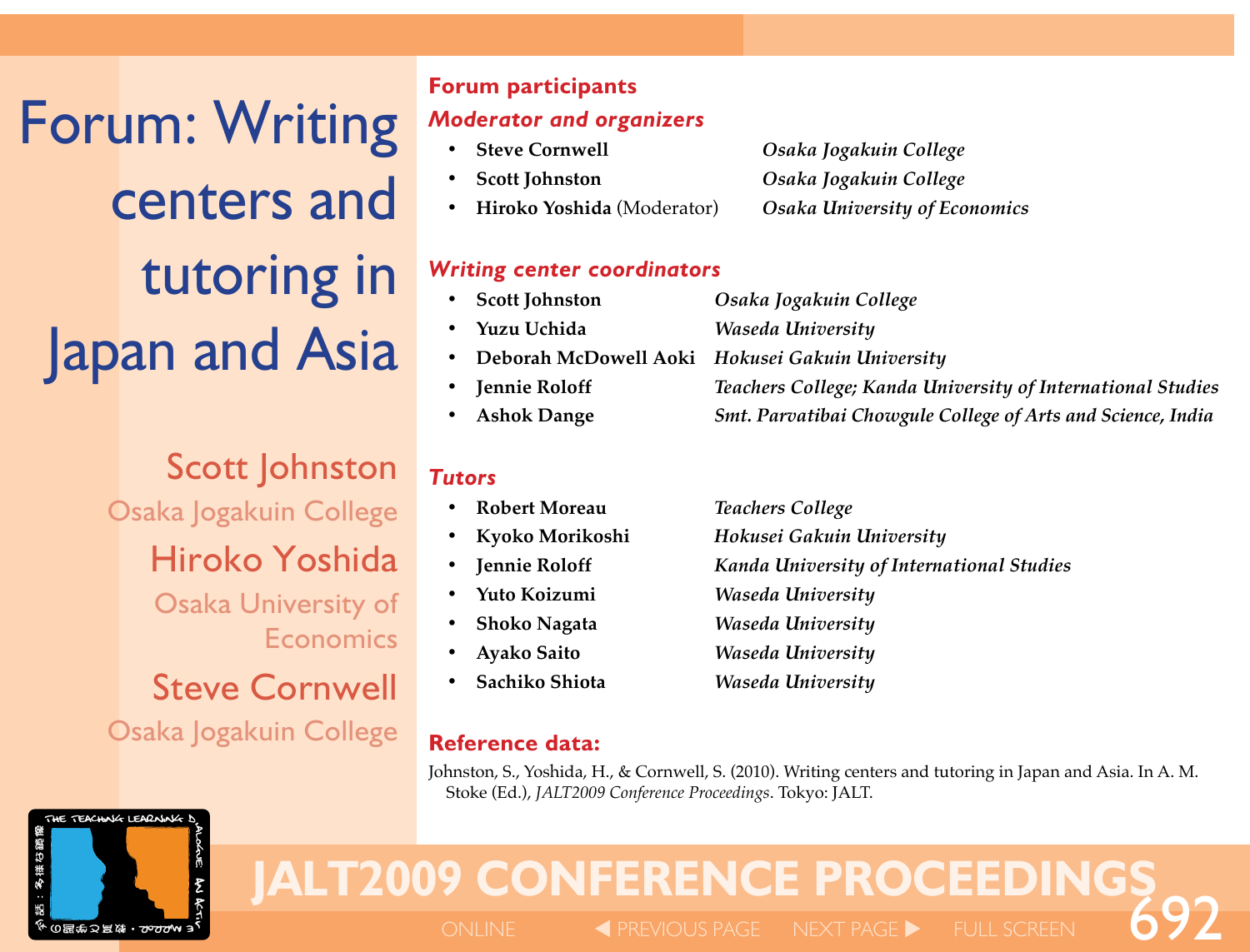This paper describes the forum on writing centers and tutoring in Japan and Asia held at JALT2009. It first provides a brief to each center based on the centers' coordinators' presentations. It then summarizes the panel discussions held by the coordinators and, finally, it provides a synopsis of the panel discussion held by the tutors. Writing center funding, tutors, and session length and formats are among the topics addressed.

本稿は、JALT2009において開催された日本とアジアにおけるライティングセンター とチュータリングに関するフォーラムの概要を報告する。初めに、各センターのコーデ ィネータによって説明されたライティングセンターの特徴を紹介し、次に、コーディネ ータ及びチューターによるパネルディスカッションについて論じる。主に議論された内 容は、ライティングセンターの運営資金、チューター、セッション時間の長さ、セッショ ンの構成などである。

**LTHOUGH UNIVERSITY writing centers have a long history** in U.S. universities, they are a relatively new phenomenon in Japan and Asia. Writing centers started being established in Japan around 2004, yet only a few articles have been published to date. They include ones on their establishment, effectiveness, and the role of literacy (Johnston, 2006; Johnston, Cornwell, & Yoshida, 2008; Johnston & Swenson, 2005; Sadoshima, 2006; Yasuda, 2006). Furthermore, in the past three years, interest in writing centers in Japan has been growing as represented by numerous presentations and symposiums at various conferences (JACET, JALT) on the development of writing centers and the development of an Asian writing/learning center list serve (asianwritingcenters-subscribe@yahoogroups. com). All this activity culminated with the first annual Japan writing center symposium being held in February 2009 at the University of Tokyo's Komaba campus. At this symposium writing center coordinators and tutors were able to discuss and compare their writing centers and approaches to tutoring. A second symposium was held in February, 2010 at Waseda University. It was at the first symposium that the idea of holding a larger forum at JALT was first discussed.

For the forum, it was decided to not limit participants to Japan but to include writing centers in Asia. The organizers of the forum have been conducting research into writing centers as part of a Grants-in-Aid for Scientific Research Kaken grant and had made contacts and visited writing centers in Korea, Singapore, and the U.S as well as in Japan. Originally, South Korea and India had coordinators who were interested in participating. However, the coordinators from two South Korean universities' writing centers could not attend.

The format of the forum was as follows. The session began by introducing the Kaken research that was responsible for first making connections between the various writing centers present. It then continued with a brief presentation on writing centers in general. Next, the writing center coordinators invited presented brief summaries of their centers. (Note: summaries were also presented on the two South Korean centers whose coordinators were not able to attend). Finally, there were two panel discussions followed by questions and answers: a 35-minute panel discussion of coordinators and a 20-minute panel discussion of tutors. Tutors refers to the people actually staffing the center, and depending on the center, can include teachers, graduate students, or advanced undergraduate students.

This article loosely follows the format of the forum described in the preceding paragraph as it presents information on the writing centers that participated, and summarizes the panel discussions of the writing center coordinators and the writing center tutors.

## **Writing centers**

The following are synopses of the summaries each writing center coordinator presented highlighting the key points they made. The synopses are followed by information on how the centers are funded, what services they offer, and how they operate.

- **• School:** Osaka Jogakuin College (OJC)
- **• Administrator:** Scott Johnston <johnston@wilmina.ac.jp>

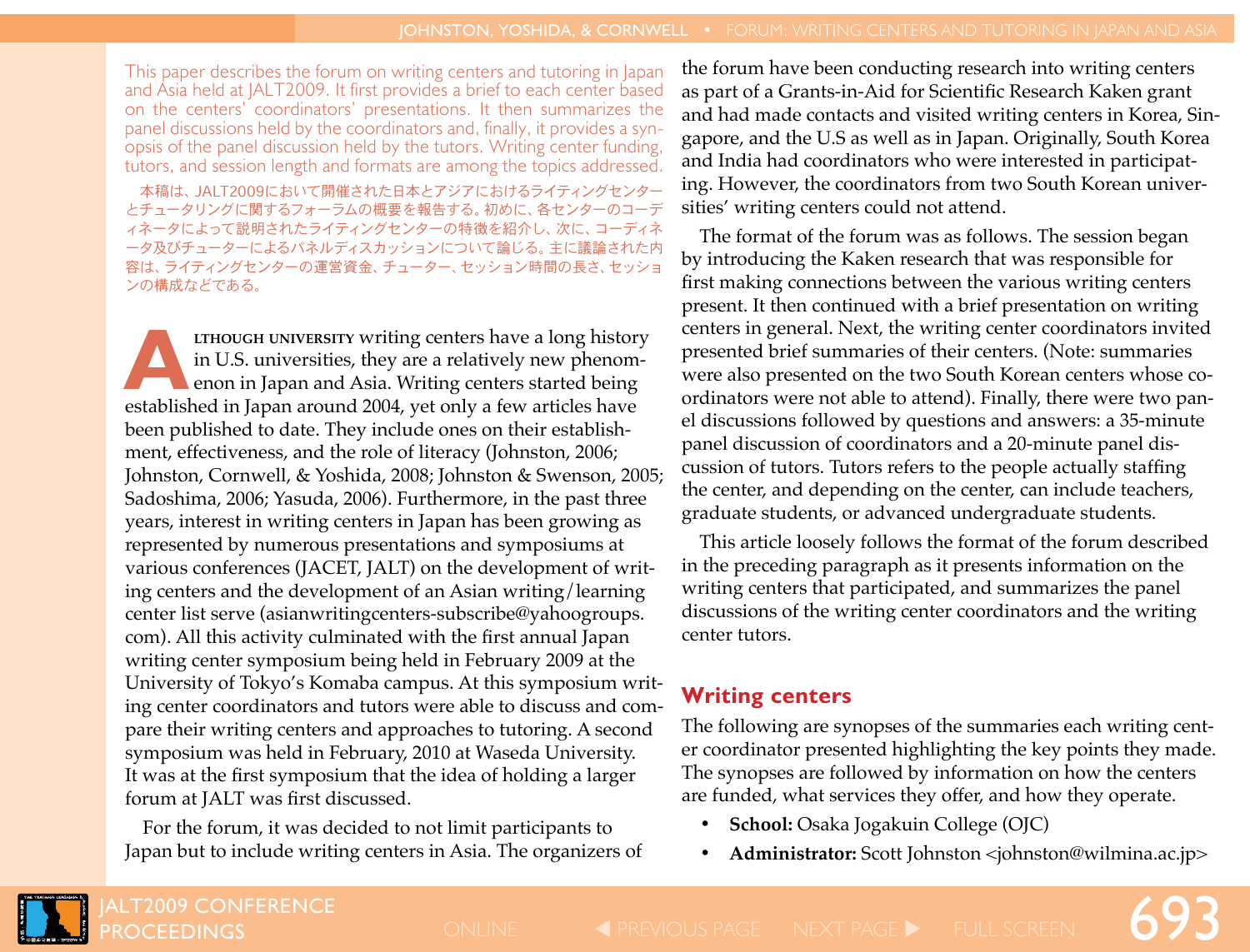- **• College homepage:** www.wilmina.ac.jp/ojc/top/ view?set\_language=en
- **• Writing center homepage:** www.wilmina.ac.jp/studylink/Writing\_Center/index.htm

OJC is a liberal arts college with about 1,000 students. Students in the 4-year college major in International & English Interdisciplinary Studies and students in the 2-year college major in English. OJC is one of the few universities in Japan where most of the courses are taught through English and students have many writing assignments including essays, summaries, and research papers. The 6-day writing center was established in April 2004 when the 4-year university was established. Prior to that there was a one evening a week "writing center." The writing center is part of the Self-Access & Study Support Center (SASSC) which in addition to writing support includes Japanese tutors who can address a wide range of issues in Japanese, a Grammar Clinic, and a Phonetics Clinic.

- **School:** Waseda University
- **• Administrator**: Saori Sadoshima <sadoshima@waseda.jp>
- **• University homepage:** www.waseda.jp/top/index-e.htm
- **• Writing center homepage:** www.cie-waseda.jp/awp/

Waseda University is one of the three largest private universities in Japan with around 57,000 students. At first the writing center served the 2,000 students in the School of International Liberal Studies. Many of the courses in this school are taught through English. The writing center was established when the School of International Liberal Studies began in 2004, and from October 2008 it has been open to the entire university. Waseda is one of the few writing centers that offers tutoring in English or Japanese. At the center you can work on a) an English paper with a native English speaking tutor, b) an English paper with a bilingual English/Japanese speaking tutor, c) a Japanese paper

with a Japanese speaking tutor, and d) a Japanese paper with a Japanese speaker specializing in Japanese as a Second Language  $(ISL)$ .

- **School:** Hokusei Gakuen University Junior College, Hokkaido
- **• Administrators:** Kyoko Morikoshi, Deborah Aoki <morikoshi@hokusei.ac.jp>
- **• College homepage:** www.hokusei.ac.jp/english/index.cgi

Hokusei Gakuen University Junior College (HGUJC) writing lab began in November 2005 with funding from a good practices grant. The center is located in the teaching material development room which belongs to the English department. The lab serves about 300 English majors. The English writing lab was needed to support students in writing better reports and papers for content-based classes such as Sociology, Anthropology, World Music, and History. However the lab was also established to facilitate any aspects of English learning including writing, presentations, interview preparation, etc. Some students come to the lab regularly to converse with tutors.

- **• School:** Teachers College, Tokyo, Japan
- **• Administrator:** Sandra Gillispie <gillispie.sandra@gmail. com>
- **• College homepage:** www.tc-japan.edu/
- **• Writing center homepage:** www.tc-japan.edu/writer/ index.html

Teachers College is a branch campus of Columbia University in New York City, NY. Currently, the writing center serves students studying for a master's degree in TESOL. Courses are only offered on Saturday and Sunday with students taking classes all day long. Thus, many students do not live in the Tokyo area.

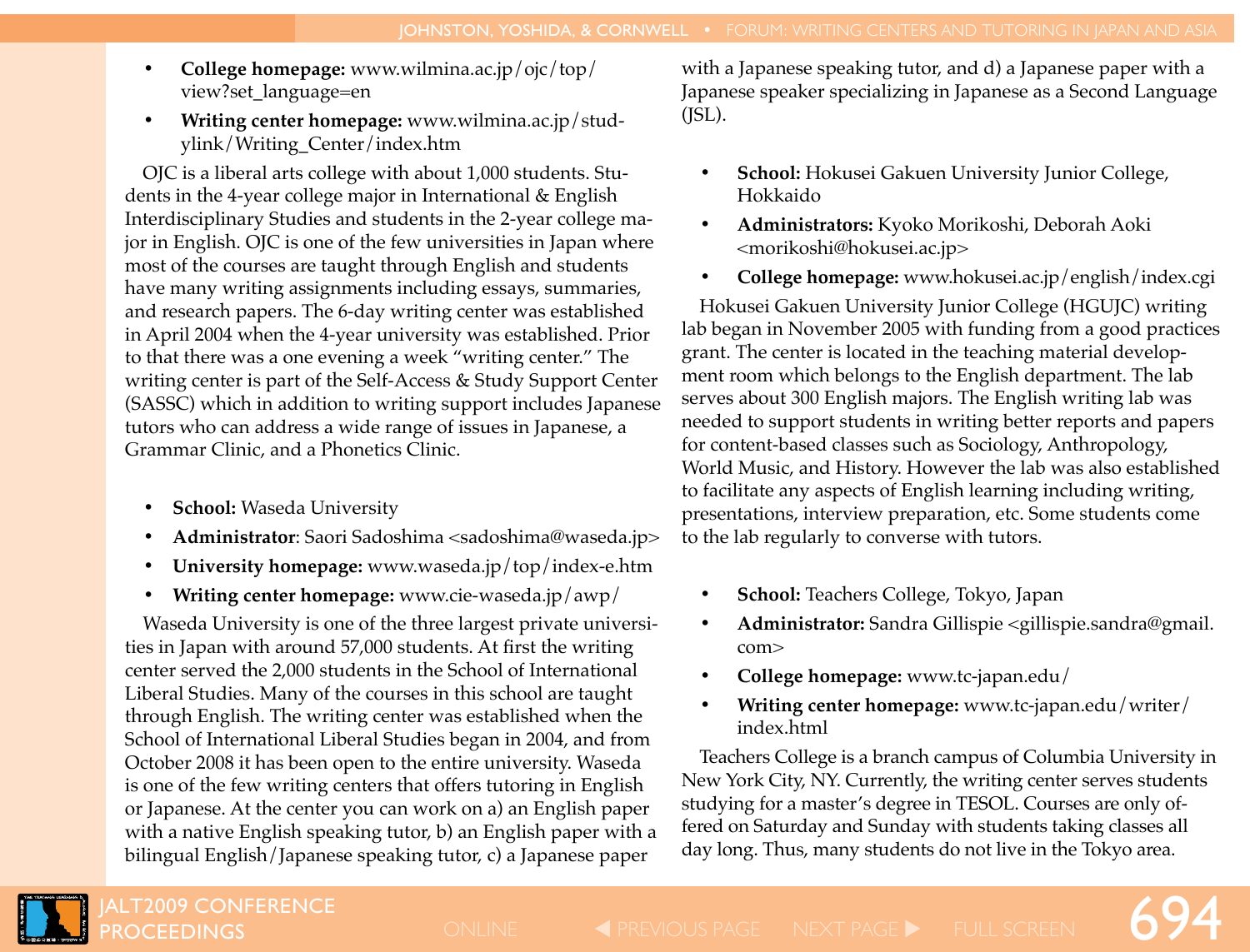Students take courses and then must carry out research and write a thesis of at least 25 pages that demonstrates they have mastered what they have been taught at Teachers College. The writing center serves both current students and alumni.

- **School:** Kanda University of International Studies
- **• Administrators:** Jo Mynard, Phil Murphy <joanne-m@ kanda.kuis.ac.jp>
- **• University homepage:** www.kuis.ac.jp
- **• Writing center homepage:** www.kandagaigo.ac.jp/kuis/ salc/links/salcwriting.html

The Self Access Learning Centre at Kanda University of International Studies is one of the largest in Asia with over 10,000 resources in addition to a Writing Centre, a Practice Centre, a Free Conversation Area, and eight full-time learning advisors. The writing center serves over 3,000 undergraduate students at the university. Many of the courses in this university are taught through English. The writing center was established in 2004, and from 2009 there will be an online writing centre in addition to the physical one. The writing centre will assist students with anything written in English.

- **School:** Smt. Parvatibai Chowgule College of Arts and Science (SPCC), Goa, India affiliated with Goa University
- **• Administrator:** Ashok Dange <add002@chowgules.ac.in>
- **College homepage:** www.chowgules.ac.jp <writingcentre@chowgules.ac.in>

Smt Parvatibai Chowgule College of Arts and Science (SPCC) is an undergraduate degree college offering degrees in arts and sciences. In addition there is a masters programme in Geography and Computer Science. Furthermore, the college includes students pursuing their Higher Secondary Certificate Exam

(11th and 12th year of schooling). The total student population is about 1500. The writing centre is part of the Counseling, Career, and Vocational Guidance Centre, which was started in 2007. The writing centre was started with assistance from the University of Ottawa, Canada. Marie-Lise Blain, the manager of the Academic Writing Help Centre in Ottawa and the Coordinator of the Centre, Martin Holock, helped develop the SPCC center during a stay from June 30th to July 22nd, 2008. Prior to college, students learn through their mother tongue which is Konkani, Marathi, and/or Hindi. The language of instruction in the college is English.

In the brief presentations by the coordinators, they presented information on several topics concerning their individual sessions and organization/operation (See Tables 1 and 2). These topics are viewed as central to tutoring as well as to the organization of centers.

As can be seen from Table 1, the organization of these centers varies. Some are open 6 days a week while others (Teacher College) are open only on the weekend. Sessions run from 15 minutes to an hour. In discussions about session length, schools were trying to balance serving the most students with limited staffing. Several schools would have liked to offer longer sessions but could not due to funding. Those schools would allow students to sign up for a second session if no one was waiting. Almost all the centers allow students to receive assistance in English or informally in Japanese with one (Waseda) having set up its program to offer assistance in either language.

# **Writing center coordinators' panel discussion**

During the writing center coordinators' panel, a variety of topics and issues were discussed including those presented here: session length, tutors, funding, proofreading, successes, concerns, and suggestions for starting a center.

695



LT2009 CONFERENCE **ROCEEDINGS**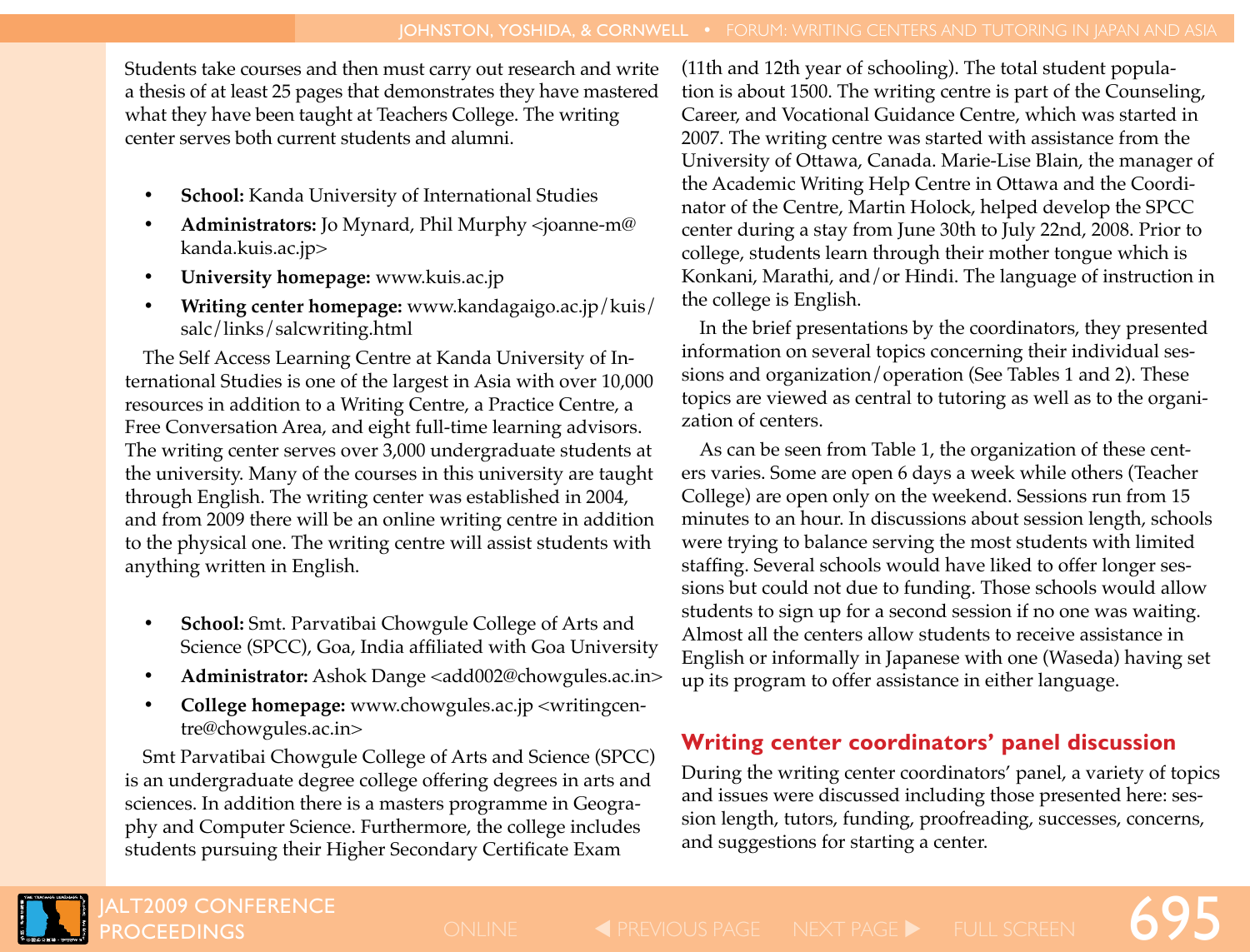| <b>School</b>           | <b>Hours</b>     | Length           | <b>Tutors</b>                        | <b>Session language</b>             |  |
|-------------------------|------------------|------------------|--------------------------------------|-------------------------------------|--|
| <b>OIC</b>              | M-F 5:00-8:00    | 15 min.          | Part-time instructors                | Mostly in English for English       |  |
|                         | Sat 1:30-4:00    |                  |                                      |                                     |  |
| Waseda                  | M-F 10:40-5:15   | 45 min.          | Trained graduate students            | In English or Japanese              |  |
| Hokusei                 | M-F 9:00-5:00    | 30 min.          | Professional tutors                  | In English for English              |  |
| <b>Teachers College</b> | Sat 1:00-5:00    | $60 \text{ min}$ | 3 alumni                             | In English                          |  |
|                         | Sun 12:00-5:00   |                  | 3 TC students (graduate)             |                                     |  |
| Kanda University of     | M-F 11:00-5:00   | $15 \text{ min}$ | ELI instructors                      | Mostly in English but also Japanese |  |
| Int. Studies            |                  |                  |                                      |                                     |  |
| <b>SPCC</b>             | M-Sat. 8:30-3:30 | $45 \text{ min}$ | Two full-time faculty; two part-time | Mostly in English                   |  |
|                         |                  |                  | students                             |                                     |  |

## Table 1. Writing centers sessions

# Table 2. Writing centers' organization/operation

| <b>School</b> | <b>Funding</b>                    | <b>Administration</b> | <b>Services</b>                       | <b>Students usage</b> |
|---------------|-----------------------------------|-----------------------|---------------------------------------|-----------------------|
| <b>OJC</b>    | Yearly                            | Faculty member        | Writing, speaking, reading, grammar   | Spring 2009: 494      |
|               | (about $\text{\#1}$ million/year) |                       |                                       |                       |
| Waseda        | Tutors paid by university; budget | Faculty member        | Writing                               | Spring 2009:          |
|               | from Center of International      | with some release     |                                       | 920                   |
|               | Education                         | time                  |                                       |                       |
| Hokusei       | Grants                            | Two faculty           | Writing, speaking, reading, gram-     | Spring 2009: 459      |
|               | ¥2 million/ year                  |                       | mar, general English questions        |                       |
| Teachers Col- | Students pay; ¥3,000 for a one    | Faculty member        | Writing support with focus on MA      | N/A                   |
| lege          | hour private session              |                       | thesis project and other publications |                       |
| Kanda Univer- | N/A                               | Faculty member        | Writing support                       | N/A                   |
| sity          |                                   |                       |                                       |                       |
| <b>SPCC</b>   | N/A                               | Student assistant     | All types of writing, including job   | As of Oct. 2009:      |
|               |                                   | and full-time coor-   | applications, resumes, etc.           | 141                   |
|               |                                   | dinator               |                                       |                       |



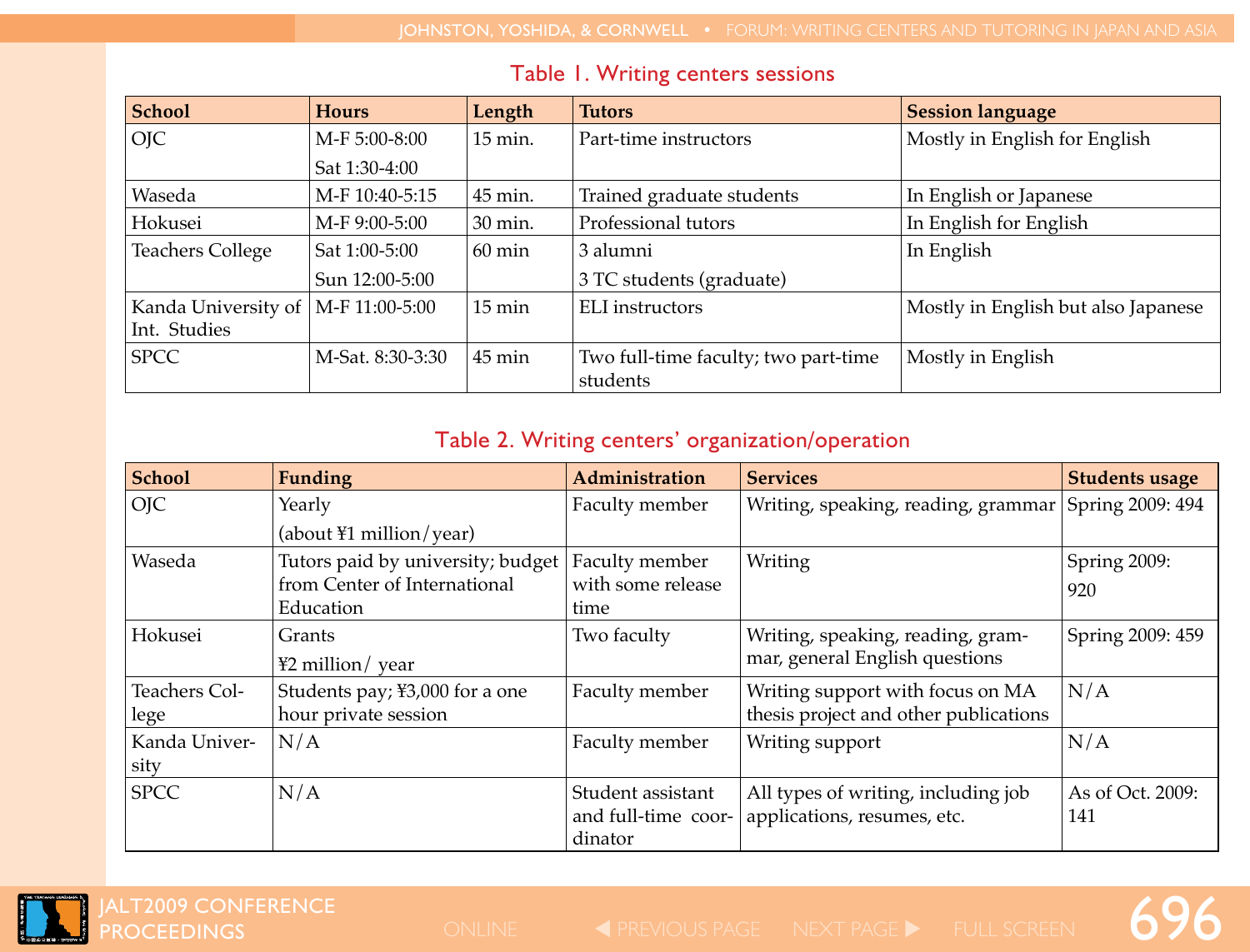## *Session length*

The session length varied for the centers from 15 minutes to one hour. The rationales for setting session length varied and were dependent upon course scheduling, funding, and the purposes of the centers.

At some schools, such as Waseda, classes are 90 minutes long and the tutors are graduate students. Thus, it is easy to schedule tutors for a 45-minute session or two sessions in 90 minutes. OJC limits its sessions to 15 minutes in order to reach more students. This is also influenced by the fact that the center is only open 3 hours per night as the college does not have funds to open it longer. Thus, it is possible for 12 students to get help per evening. As mentioned earlier, if there is no one signed up for the next slot, a student can stay for 30 minutes. Teachers College had a tutor that worked in a writing center in the U.S. where the sessions were 60 minutes; thus, TC set their sessions at 60 minutes as well. And, since they are working on a higher level of academic writing (MA theses), more time is necessary.

While the coordinators agreed that the focus of writing centers is to develop better writers and not necessarily create better papers, there were various opinions on length of sessions. In longer sessions, there is more time for the student to think about her/his writing and to examine several sections of a paper. On the other hand, in the shorter sessions, students must focus on some aspect of their writing and paper to discuss as there is not enough time to go through the paper from introduction to conclusion.

# *Tutors*

The types of tutors used varied too. At Waseda, they used graduate students who are thoroughly trained in an in-house training program and who meet regularly to discuss tutoring and issues that come up in the course of tutoring. Other universities in Japan also use graduate students, for example, The University of Tokyo and Sophia University.

On the other hand, OJC uses part-time instructors most of whom also teach at OJC. These tutors have an in-depth knowledge of the curriculum and students' problems. Similarly, Hokusei Gakuin University uses native speaking English professional tutors. Kanda University of International Studies is able to use faculty as tutors as does SPCC in Goa.

# *Funding*

Many of the Japanese universities have received grants from the government to help start their writing centers. These grants were often in the form of a Distinctive University Education Support Program grant, commonly known as a Good Practices grant. Good practices grants are Ministry of Education, Culture, Sports, Science and Technology grants given to "support distinctive and outstanding projects [that] contribute to the improvement of university education…" (MEXT, 2003). Waseda, OJC, Sophia, and Hokusei Gakuin College all received government funding to help set up or run their writing centers. On the other hand, Teachers College has students pay, which is how some U.S. university writing centers are organized.

# *Proofreading*

In general, the writing centers do not proofread students' papers. Even Hanyang University in Seoul which serves only graduate students and faculty who are seeking to publish papers in academic journals and which offers session that can run several hours does not proofread. Proofreading can be done by outside organizations. One coordinator also pointed out that although students may ask for a grammar check or proofreading, they often really want some other kind of help. They just do not know what specific help to ask for or how to ask for it.



**LT2009 CONFERENCE ROCEEDINGS** 

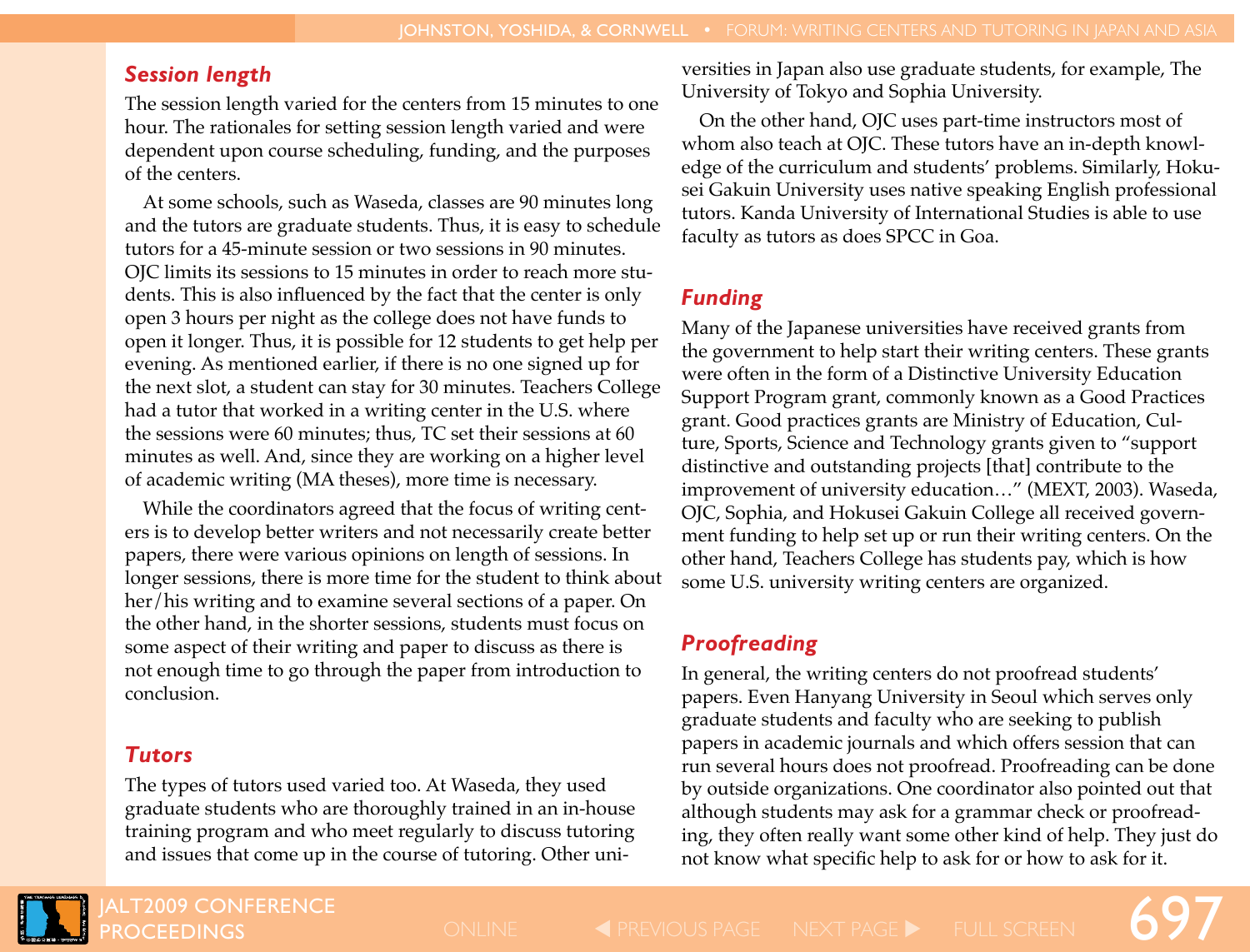At OJC, if students come in for a grammar check, which is common, the tutors do not check the grammar but instead will look for patterns, such as students using wrong forms of a word (marriage versus married). Then they point out a couple of cases to the students so that they can begin to correct their own papers.

#### *Successes*

Successes were often phrased in terms of the number of students who visit and the learning that takes place. The centers are challenged to get more students to visit the centers. Their experience is that students who visit once are more likely to return, so effort is made to get more students to make that initial visit. Centers try a variety of marketing approaches ranging from having professionally designed posters placed strategically around campus to having tutors visit writing classes to introduce the center and encourage students to visit.

Another success several people mentioned is seeing learning take place. Several of the coordinators also serve as tutors, and they lit up and became more animated when they talked about seeing students' understanding occur right in front of them.

## *Concerns*

As is expected, the coordinator's also raised some concerns they have. One concern is how to get the students who need help to come to the centers. Various suggestions were presented. Seoul National University requires all first-year students to visit the center and at Tokyo University the center (and required visits) are an integral part of certain writing classes. In addition some instructors at schools give extra credit points for visiting. At OJC, the writing center tutors visit the first-year classes to put a personal face to the writing center. At this time, they also hand out a list of helpful language in Japanese and English that

students can use to ask questions when they visit. As mentioned earlier, some schools use posters to advertise their center, but the general feeling of the coordinators was that using signs alone was not very effective.

Another concern had to do with conflicting views about the appropriate role of a writing center. Some faculty members want their school's writing center to proofread the students' papers before the instructor sees them. In other words, they wanted the center to be proofreading and remedial centers. It seems no matter how much centers indicate that writing centers are not for proofreading, some instructors continue to send students for proofreading. Other faculty members question whether or not using a writing center is fair. They feel that students who visit the writing center have an unfair advantage over students who do not visit. A question about this was asked at the end of the forum. The coordinators indicated that since the centers focus on the student's thinking about and understanding of the writing process, then a paper with a better grade most likely results from a student becoming a better writer. If that is so, then the centers are doing their jobs. One coordinator also pointed out that since all students have the opportunity to use the center, then centers are fundamentally fair and questions about fairness only serve to distract attention from real issues.

## *Suggestions to consider when starting a center*

There were several key suggestions made not as a step-by-step way to start a center, but rather as overall considerations that may help position one's department to advocate for a center. For information on how to start a center, readers should consult the International Writing Centers Association site (IWCA, 2006).

First, it is fine to start small and then grow. Many universities may think that a large center is needed from the beginning while others sometimes question the need for a writing center.

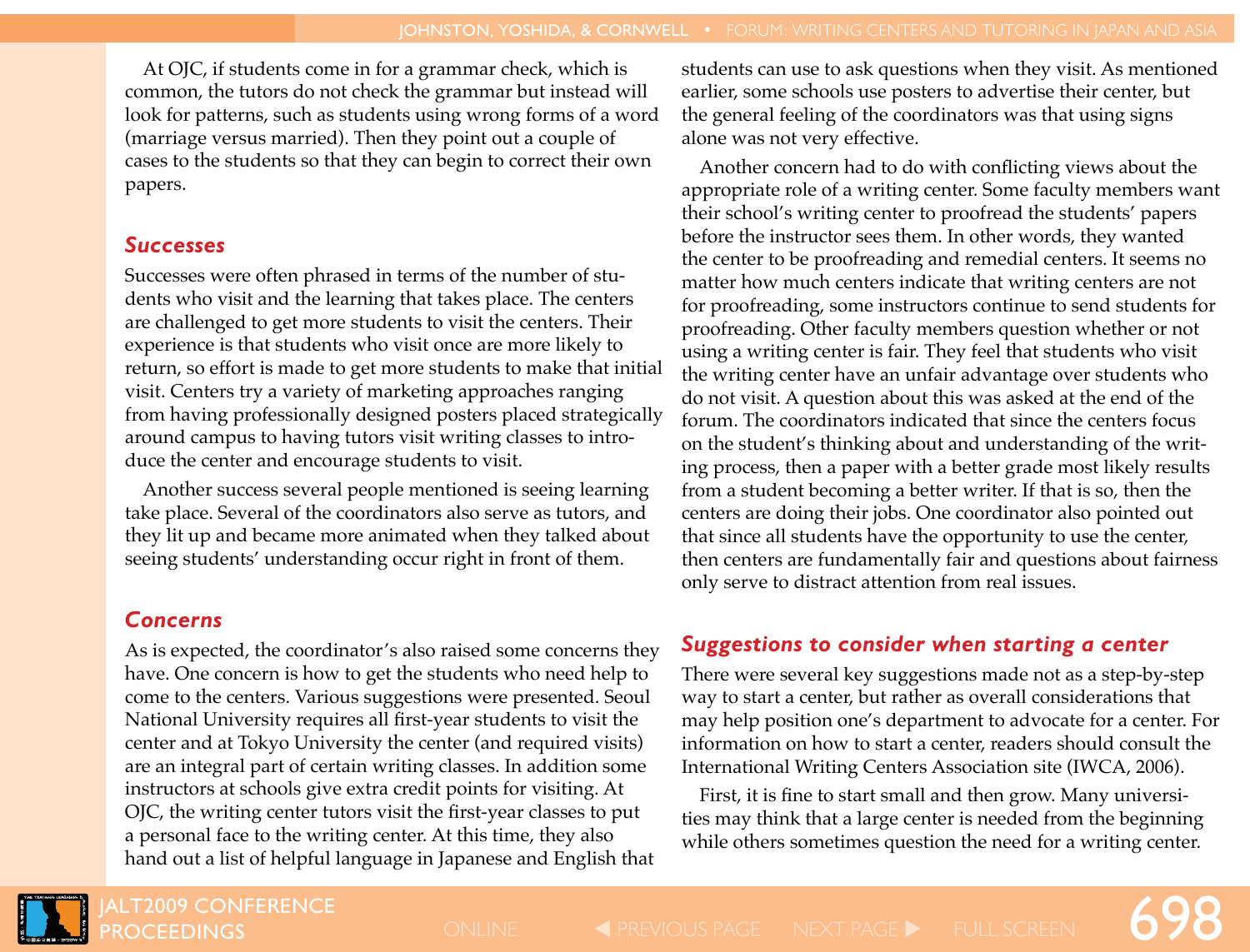Both of these concerns can be addressed by starting with a small center, providing good advice to students, and monitoring students visits so that you are able to show how you are meeting their needs. Next, it is important that the decision makers at the university are taught the importance of a writing center and the needs it can fulfill. Many administrators are not familiar with writing centers and their purposes. Thus, it is necessary that they be educated as to the role these centers can play in English education within a university. Finally, it seems that many schools profited by having a government grant to help start the center. It is important to note that in many cases, the grant was not specifically for the establishment of a writing center, but rather for overall improvements, and thus the school was able to apply some of the grant to the writing center startup.

#### *Tutors' panel discussion*

Following the writing center coordinators' panel discussion, a tutors' panel discussion was held where tutors who actually work with the students were able to provide some insight on who uses the centers, what a session looks like, and successes and concerns that tutors have.

## *Students who come*

The students who used the centers varied depending on the school. For example, OJC, SPCC and Hokusei mainly served the undergraduate students. On the other hand, Teachers College only has a graduate program. So its writing center users are graduate students and graduates of the program. Waseda University serves the whole campus. Undergraduates, graduate students and faculty can use its center. In addition, as mentioned earlier Waseda helps students with English or Japanese papers. Thus, they also help exchange students who are learning to write in Japanese as a second language.

## *Session format*

In most of the centers, the tutors started by asking the student's name and then asking questions to find out the purpose of the visit. Once the purpose of the visit is determined, the centers attempt to have the students and their papers remain central in the tutoring process with the tutor serving more as a facilitator rather than a teacher. Many centers have an evaluation form for students to fill out after the session, and most also have a form for the tutors to fill out in order to collect data on student usage. As mentioned earlier, this data can be helpful in showing administrators the need for the center.

## *Successes*

A key success parallels the one mentioned by the coordinators who spoke about seeing learning taking place. Tutors are able to see students develop confidence in their visits to the center. Students are often made to read their papers, and as they read they stop when they hear themselves read their own mistakes. They are often able to self-correct. In this way students are becoming critical readers of their own writing and thus, better writers. Another success is that tutors become better writing counselors. For example, one tutor highlighted how she became a more active listener and was then able to focus on students' concerns as she encourages them to write better. She moved from giving answers to asking probing questions.

Another tutor talked about how she and her students sometimes "jump for joy" at the end of a session when the student has truly found out how to make her/his writing better. The same tutor mentioned that she felt success when grammar was never mentioned during a session. She felt that when the conversations were connected to the organization of a paper and/or the ideas being expressed, she felt the student had realized what needs to be focused upon.



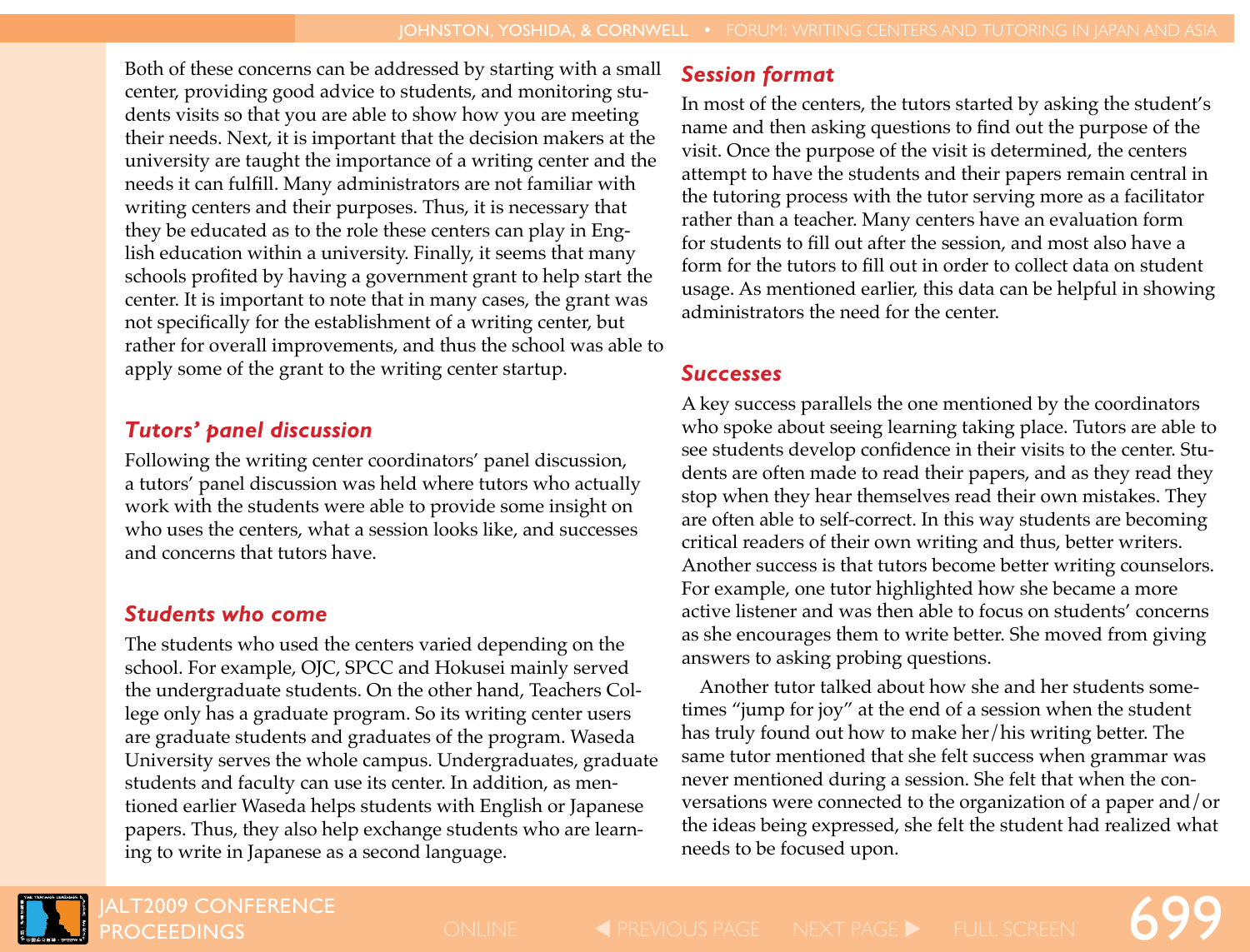### *Concerns*

One of the main concerns that tutors mentioned was making sure the paper remains the student's own writing. The tutors were concerned that if they are too direct in providing support, the paper may "become" the tutor's paper. So a question they are constantly dealing with is how much direct support is acceptable?

In addition, students are often primarily worried about words and grammar and not organization and ideas. Thus, tutors need to balance addressing the students' needs while also having the student consider the larger picture which includes the organization of their writing and the message they are trying to get across.

Another concern was that the centers became very busy at the end of semesters as assignments become due and not all the students who want to meet with a tutor can schedule an appointment. Some schools try to address this by adding tutors or asking faculty members to volunteer for a few hours.

Finally, the use of online translators was mentioned as a growing concern. Some students will write an essay in Japanese, put it through an online translator and bring the results to a session without even looking at it. The result is a paper that is often almost incomprehensible. The student often does not even know many of the words in the paper and is unable to explain what certain sentences mean. The tutors felt this will be a growing problem in the future.

# **Conclusion**

This forum helped show that there seems to be a common conceptual idea for writing centers at Japanese universities. All are committed to not just helping students produce a better paper, but to support student learning. They are also concerned with students remaining autonomous and maintaining ownership of their papers. At the same time the centers are organized

to fit the unique needs of their schools and students, and this has led to diversity among the centers. As has been seen in this paper, there is diversity in terms of the students served, session lengths, and types of tutors to mention just a few areas.

## **Acknowledgement**

This research is supported by Grants-in-Aid for Scientific Research grant 19520531.

## **Invitation**

Anyone interested in joining the Asian Writing/Learning Centers online group, please email: <asianwritingcenters-subscribe@ yahoogroups.com>

# **Bio data**

**Scott Johnston** is a Professor in the Department of International and English Interdisciplinary Studies at Osaka Jogakuin College. He is the Assistant to the Vice President of Education Programs & Promotion. His research interests include academic writing, cross cultural education, and overseas programs.

**Hiroko Yoshida** is an Associate Professor at Osaka University of Economics. She is a graduate of the Temple University Japan doctoral program in Curriculum, Instruction and Technology in Education. Her research interests include language testing, extensive reading, vocabulary learning, and curriculum development.

**Steve Cornwell** is a Professor in the Department of International and English Interdisciplinary Studies at Osaka Jogakuin College. He has an MAT in TESOL from the School for Interna-